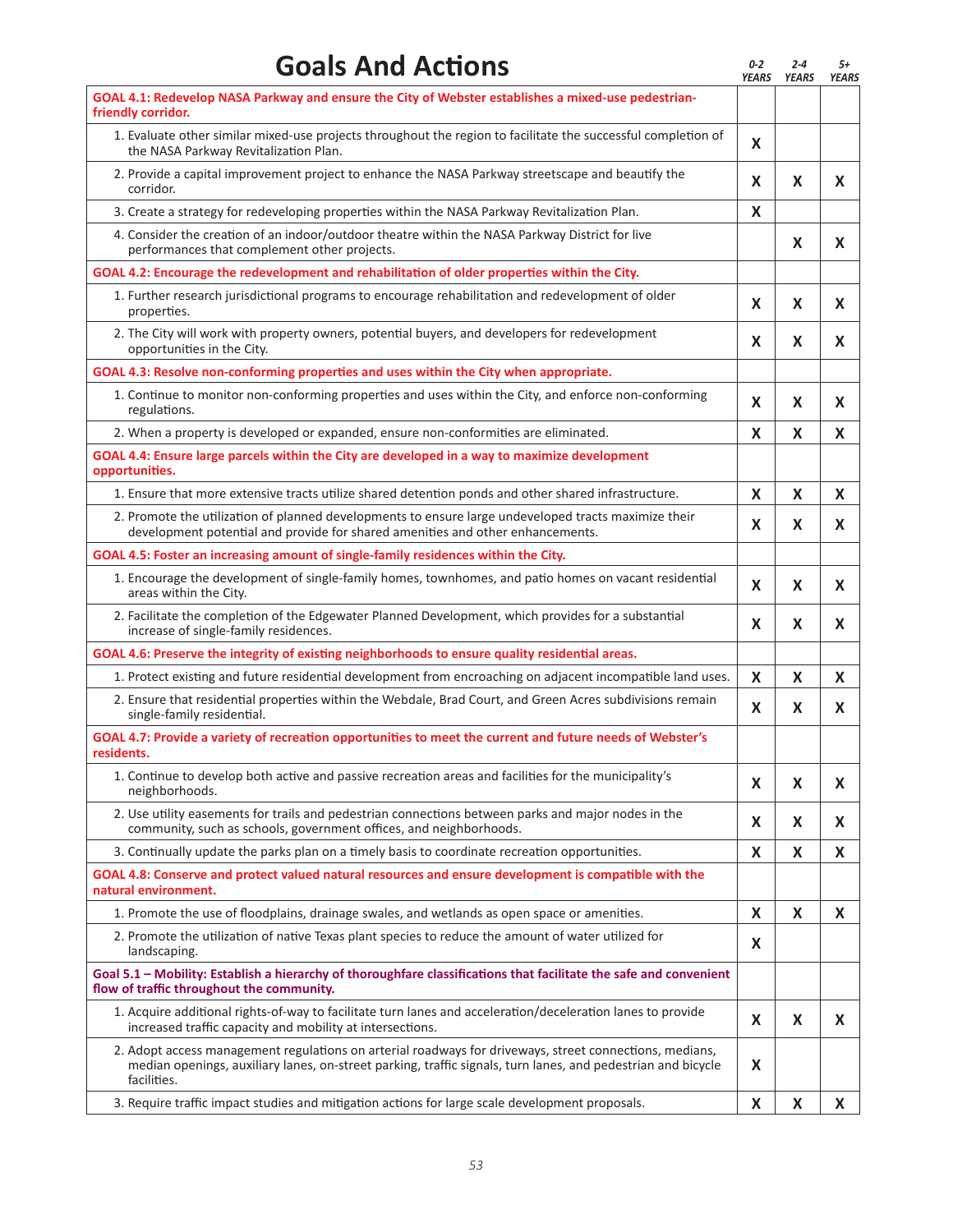|                                                                                                                                                                                                                                                                                                                                                                                                                                            | $0 - 2$<br><b>YEARS</b> | $2 - 4$<br><b>YEARS</b> | 5+<br><b>YEARS</b> |
|--------------------------------------------------------------------------------------------------------------------------------------------------------------------------------------------------------------------------------------------------------------------------------------------------------------------------------------------------------------------------------------------------------------------------------------------|-------------------------|-------------------------|--------------------|
| 4. Collaborate with TxDOT, H-GAC, and Harris County, in achieving desired infrastructure improvements in<br>conformance with the Thoroughfare Plan.                                                                                                                                                                                                                                                                                        | X                       | X                       | $\mathsf{x}$       |
| Goal 5.2 - Multi-Modal Transportation: Promote alternative modes of transportation and related facilities,<br>including pedestrian and bicycle routes.                                                                                                                                                                                                                                                                                     |                         |                         |                    |
| 1. Fund and construct a comprehensive pedestrian and bicycle system to serve both recreational and<br>alternative transportation needs.                                                                                                                                                                                                                                                                                                    | X                       | X                       | X                  |
| 2. Pursue Federal and State financial assistance grants for pedestrian and bicycle transportation projects.                                                                                                                                                                                                                                                                                                                                | X                       | X                       | X                  |
| 3. Continue aggressive enforcement of speed limits and other traffic laws near schools, parks, and residential<br>areas.                                                                                                                                                                                                                                                                                                                   | X                       | X                       | X                  |
| 4. Prioritize sidewalk projects to promote connectivity.                                                                                                                                                                                                                                                                                                                                                                                   | X                       | X                       | X                  |
| Goal 5.3 - Branding and Beautification: Plan for the increasing demand for transportation facilities while<br>preserving and enhancing the attractiveness of the environment.                                                                                                                                                                                                                                                              |                         |                         |                    |
| 1. Plan and acquire right-of-way for thoroughfares to include open space areas, buffer zones, and aesthetic<br>enhancements.                                                                                                                                                                                                                                                                                                               | X                       | X                       |                    |
| Goal 5.4 - Recreation and Health: Provide shared-use paths that incorporate the natural environment with<br>overlooks, nature information, and natural plantings.                                                                                                                                                                                                                                                                          |                         |                         |                    |
| 1. Design shared-use paths with a special focus on incorporating overlooks and opportunities for learning for<br>the community.                                                                                                                                                                                                                                                                                                            | X                       | X                       | X                  |
| 2. Partner with non-profit groups to include a direct connection to nature along shared-use paths, in<br>particular those adjacent to Clear Creek.                                                                                                                                                                                                                                                                                         | X                       | X                       |                    |
| Goal 5.5 - Private Roadways and Driveways: Provide opportunities for commercial developments to utilize<br>private roadways or shared drives, instead of local roads maintained by the City.                                                                                                                                                                                                                                               |                         |                         |                    |
| 1. Work with developers to allow private roadways or roadway easements to provide for access to parcels.                                                                                                                                                                                                                                                                                                                                   | X                       | X                       | X                  |
| 2. Ensure that the property owners maintain driveways or private roadways by the use of an association that<br>collects dues for maintenance.                                                                                                                                                                                                                                                                                              | X                       | X                       | X                  |
| Goal 6.1: - Enhance the visual and aesthetic character of the community through the establishment of<br>programs, standards, and guidelines.                                                                                                                                                                                                                                                                                               |                         |                         |                    |
| 1. Develop and implement incentives and right-of-way projects to enhance the aesthetic appeal of the<br>community.                                                                                                                                                                                                                                                                                                                         | X                       | X                       | X                  |
| 2. Create a program to organize and promote the maintenance and upkeep of neighborhoods and business<br>districts.                                                                                                                                                                                                                                                                                                                         | X                       | X                       | X                  |
| 3. Continue to cite and enforce code violations.                                                                                                                                                                                                                                                                                                                                                                                           | X                       | X                       | X                  |
| 4. Enhance or maintain public infrastructure, such as streets, traffic signals, signage, sidewalks, crosswalks,<br>and parks, especially in highly visible areas of the community.                                                                                                                                                                                                                                                         | X                       | X                       | X                  |
| Goal 6.2: - Improve corridors and gateways into and throughout the community to promote strong branding<br>and first impressions.                                                                                                                                                                                                                                                                                                          |                         |                         |                    |
| 1. Generate specific gateway and corridor plans for public improvements, such as traffic signals, landscaping,<br>and entrance signage.                                                                                                                                                                                                                                                                                                    | X                       | X                       | X                  |
| 2. Design, fund, and construct appealing monument signage and install them at unmarked gateways.                                                                                                                                                                                                                                                                                                                                           | X                       | X                       | X                  |
| 3. Utilize plant materials that are proven performers in the region. Install low maintenance, hardy, drought-<br>resistant plant materials in public rights-of-way.                                                                                                                                                                                                                                                                        | X                       | X                       | X                  |
| 4. Determine and pursue additional funding sources for enhancement projects and develop a timeline for<br>submitting applications to necessary agencies.                                                                                                                                                                                                                                                                                   | X                       | X                       | X                  |
| Goal 6.3: - Improve the visual environment in high priority areas of the City by relocating or burying overhead<br>power and utility lines where practical and feasible.                                                                                                                                                                                                                                                                   |                         |                         |                    |
| 1. Identify and consider alternative solutions for overhead power lines. Partner with local providers to<br>determine the cost, timing, and feasibility of relocating overhead lines underground throughout the City<br>or in targeted locations such as defined enhancement corridors and nodes. Incorporate costs to bury<br>overhead power lines along enhancement corridors into the Capital Improvement Program and Annual<br>Budget. | X                       | X                       |                    |
| 2. Amend applicable ordinances, whenever possible, to require utility lines to be buried or utility easements<br>to be located at the rear of lots or along the perimeter of new subdivisions.                                                                                                                                                                                                                                             | X                       | X                       | X                  |
| Goal 6.4. - Revitalize antiquated commercial areas of the City.                                                                                                                                                                                                                                                                                                                                                                            |                         |                         |                    |
| 1. Research funding opportunities for enhancing business corridors.                                                                                                                                                                                                                                                                                                                                                                        | X                       | X                       | X                  |